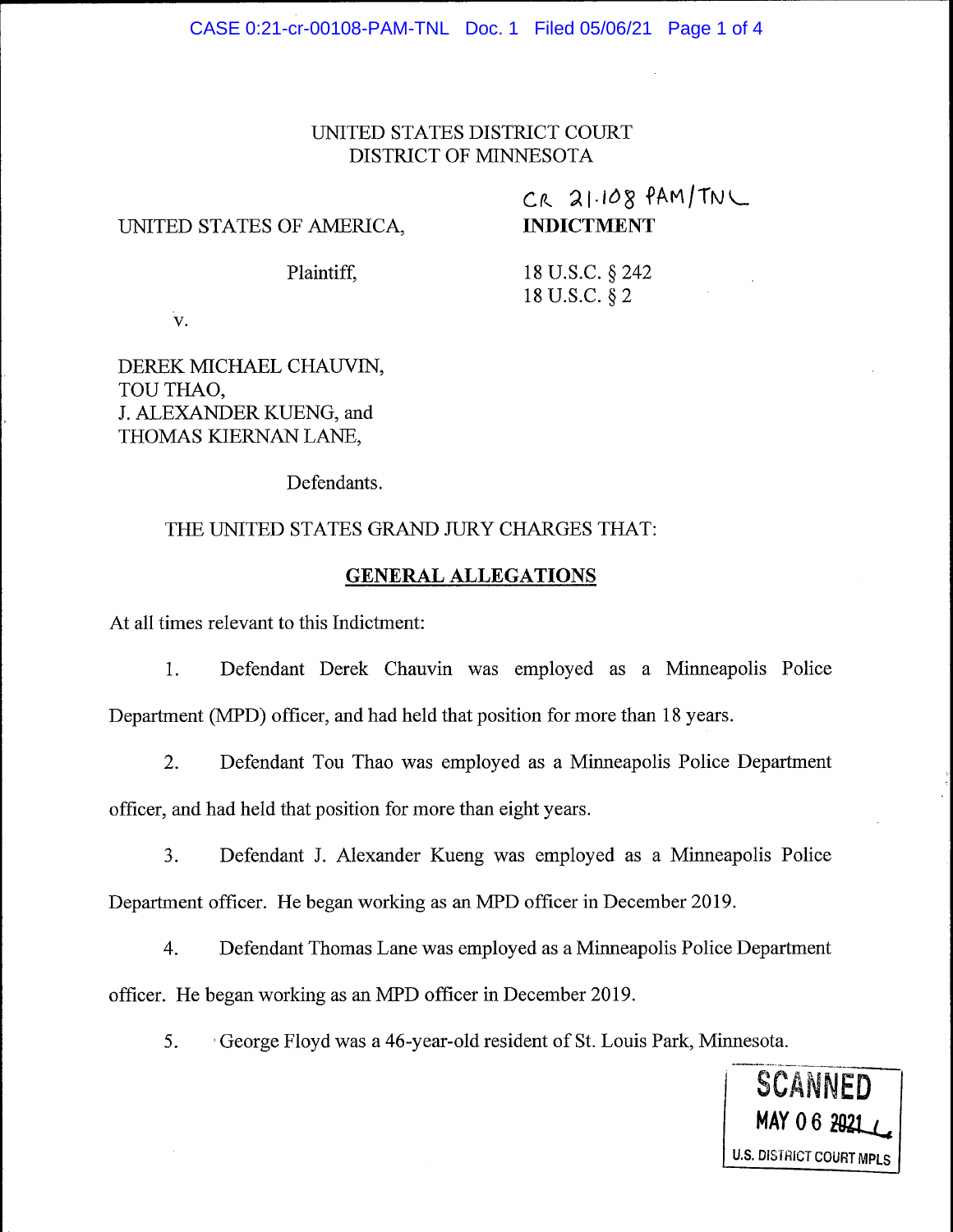CASE 0:21-cr-00108-PAM-TNL Doc. 1 Filed 05/06/21 Page 2 of 4

United States v. Derek Michael Chauvin et. al.

6. Paragraphs 1 through 5 of this Indictment are realleged and incorporated into each count as though fully set forth therein.

#### COUNT <sup>1</sup>

(Deprivation of Rights Under Color of Law)

On or about May 25,2020, in the State and District of Minnesota, the defendant,

#### DEREK MICHAEL CHAUVIN,

while acting under color of law, and while aided and abetted by officers known to the grand jury, willfully deprived George Floyd of the right, secured and protected by the Constitution and laws of the United States, to be free from an unreasonable seizure, which includes the right to be free from the use of unreasonable force by a police officer. Specifically, Defendant Chauvin held his left knee across George Floyd's neck, and his right knee on Floyd's back and arm, as George Floyd lay on the ground, handcuffed and unresisting, and kept his knees on Floyd's neck and body even after Floyd became unresponsive. This offense resulted in bodily injury to, and the death of, George Floyd.

All in violation of Title 18, United States Code, Sections 242 and2.

## COUNT 2 (Deprivation of Rights Under Color of Law)

On or about May 25,2020, in the State and District of Minnesota, the defendants,

#### TOU THAO and J. ALEXANDER KUENG,

while acting under color of law, willfully deprived George Floyd of the right, secured and protected by the Constitution and laws ofthe United States, to be free from an unreasonable seizure. Specifically, Defendants Kueng and Thao were aware that Defendant Chauvin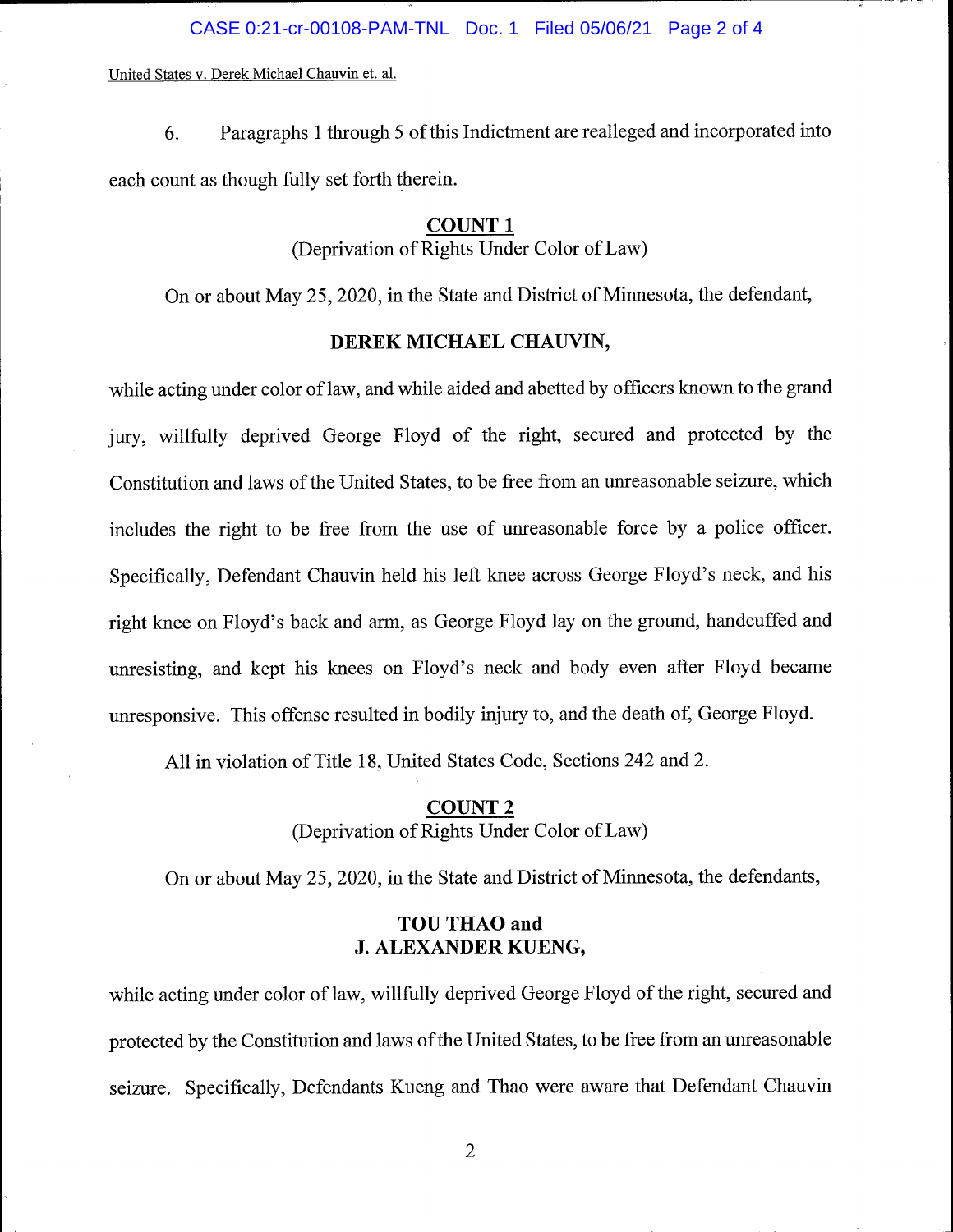United States v. Derek Michael Chauvin et. al.

was holding his knee across George Floyd's neck as Floyd lay handcuffed and unresisting, and that Defendant Chauvin continued to hold Floyd to the ground even after Floyd became unresponsive, and the defendants willfully failed to intervene to stop Defendant Chauvin's use of unreasonable force. This offense resulted in bodily injury to, and the death of, George Floyd.

All in violation of Title 18, United States Code, Section 242.

COUNT 3 (Deprivation of Rights Under Color of Law)

On or about May 25,2020, in the State and District of Minnesota, the defendants,

## DEREK MICHAEL CHAUVIN, TOU THAO, J. ALEXANDER KUENG, and THOMAS KIERNAN LANE,

while acting under color of law, willfully deprived George Floyd of the right, secured and protected by the Constitution and laws of the United States, not to be deprived of liberty without due process of law, which includes an arrestee's right to be free from a police officer's deliberate indifference to his serious medical needs. Specifically, the defendants saw George Floyd lying on the ground in clear need of medical care, and willfully failed to aid Floyd, thereby acting with deliberate indifference to a substantial risk of harm to Floyd. This offense resulted in bodily injury to, and the death of, George Floyd.